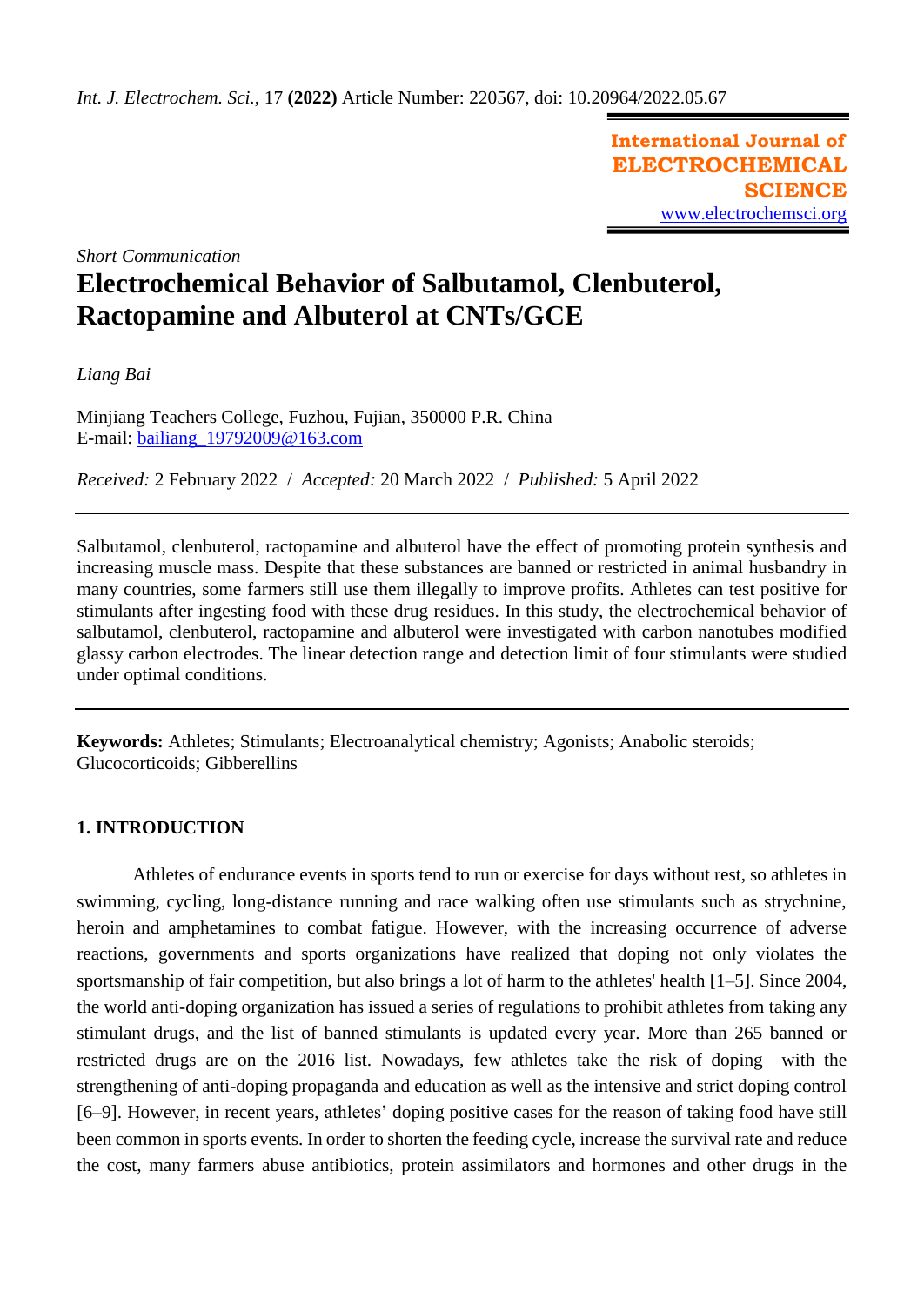livestock feeding process, resulting in high concentrations of banned drugs in many animal-derived foods [10–15]. Among all the food-borne stimulants, clenbuterol is the most difficult to guard against. In practice, the proportion and content of clenbuterol in meat on the market are much higher than the safety standard of meat for athletes, and the positive proportion of pig, beef, mutton and offal in meat is much higher than that in other kinds of meat [16–20]. Therefore, the detection of food-borne stimulant is one of the important content of athletes' daily management services.

Receptor agonists are a class of drugs that can selectively bind to corticoadrenergic receptors to produce receptor agonists. Agonists are the first and most common drugs used to treat asthma [21–27] and they are also widely used in chronic obstructive pulmonary disease and a variety of respiratory diseases. It has been found that receptor agonists can promote protein synthesis, reduce fat synthesis and deposition, and increase ketone lean meat rate in animals. However, high doses of agonists left in animals can pose health risks to the animals themselves and their consumers. As a result, both the European Union and China have banned the use of these substances in livestock production. Receptor agonists are a series of derivatives with phenylethanolamine being the parent nucleus, aromatic ring and terminal amino group. Detection of receptor agonists in animal-derived foods is challenging due to the large number of homologues with low concentrations. Initially, radioimmunoassay and enzyme-linked immunoassay were adopted in many countries as control methods of receptor agonists. However, due to the influence of antibody extraction and crosslinking activity, radioimmunoassay and enzyme-linked immunoassay cannot be used to confirm receptor agonists [28–33]. In recent years, an increasingly extensive attention has been paid to the high selectivity and rapidity of immunoassay with the application of surface plasma resonance technique, high efficiency thin layer chromatography and affinity chromatography. However, official inspection institutions tend to choose mass spectrometry methods with high sensitivity, high specificity and good repeatability for both screening and confirmation [34– 38].

Despite that liquid chromatography has advantages over gas chromatography in the separation of agonists without requiring derivatization, and is more compatible with solvents used in chromatographic systems, effective liquid chromatography-mass spectrometry systems for routine testing were not developed until the 1980s, when gas chromatography-mass spectrometry was the only alternative. Clare et al. applied GC-MS in terbutaline test in 1979 [39]. In 2010, Wang et al. [40] successfully detected salbutamol, clenbuterol, ractopamine and albuterol in meat, liver and kidney with GC-MS, and the detection limit was as low as 0.04 ~ 0.09 ug/kg. As an alternative to GC-MS, LC-MS has been repeatedly adopted to detect receptor agonists in samples such as urine, plasma, liver, animal chicken, etc. The first biological analysis of receptor agonists with LC-MS was carried out in 1989. Blanchnower and Kennedy applied this method to the detection of clenbuterol residues in cow urine [41]. Kootstra et al. [42] detected cimatro and other 8 receptor agonists in beef with LC-MS in 2004, and it has been verified that this method is applicable to substrates including rabbit meat, duck meat, turkey and various kinds of fish. With the development of ion trap-time of flight series mass spectrometer, the application scope of LC-MS has been further expanded, and the detection quantity and sensitivity have been gradually improved. Sai et al. [43] have recently adopted HPLC-LIT-MS for 25 agonists and 23 receptor blockers detection in pork, chicken, liver and other animal-derived foods.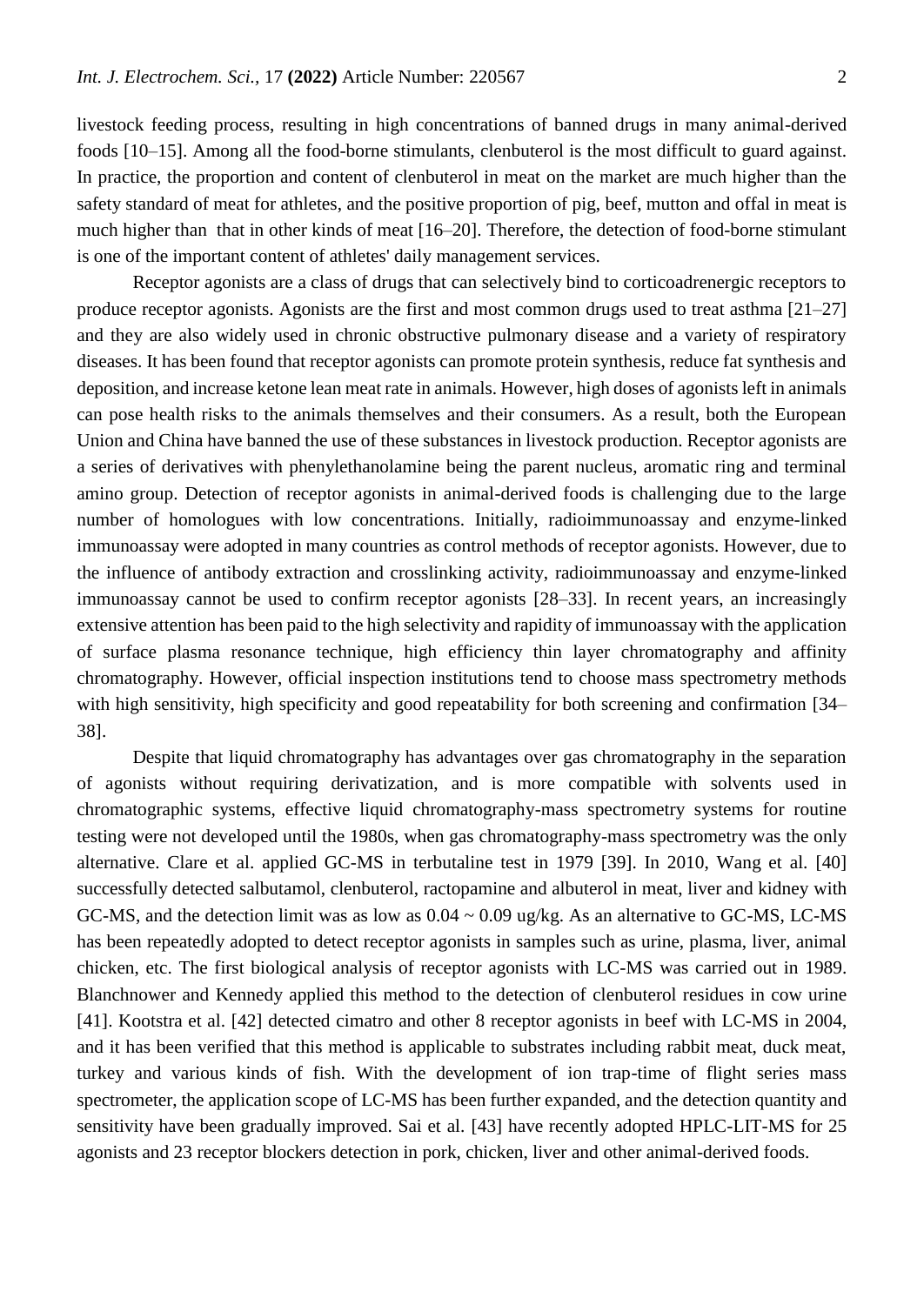However, the GC-MS and LC-MS analysis method requires a complicated experimental process with an expensive instrument. Compared with the two methods, electrochemical method has the advantages of good stability, high sensitivity, cheap equipment, low price, high degree of automation and easy miniaturization, being a good choice for the detection of agonists in field food [44–50].

Common commercial electrodes have limited sensitivity and selectivity for direct detection of phenol, thus the surface modification of commercial electrodes has become a common method to improve the performance of electrodes. Carbon nanotubes (CNTs) discovered by Iijima in 1991 are the most characteristic one-dimensional nanomaterials, with a length of microns and a diameter of nanometers, as well as extremely high aspect ratio and super mechanical properties [51–58]. The application of CNTs has involved many aspects such as nano-electronic devices, catalyst carriers, electrode materials, hydrogen storage materials and composite materials. Scientists call CNTs the "super fiber" of the future for their unique properties [59–63]. CNTs play a number of roles in composite materials with these excellent properties, for instance, the super mechanical properties can greatly improve the strength and toughness of composites, and the unique conductive and photoelectrical properties can enhance the conductivity of polymer materials and prepare new photopolymer composites [64–69]. In this work, acidified CNTs have been adopted for the surface modification of glassy carbon electrode (GCE). The prepared CNTs/GCE have been adopted for electroanalytical determination of salbutamol, clenbuterol, ractopamine and albuterol.

### **2. EXPERIMENTAL**

Salbutamol, clenbuterol, ractopamine and albuterol were purchased from Shanghai Aladdin biochemical technology Co. Ltd. CNTs were obtained from Xilong Chemical Co. Ltd. A certain amount of CNTs were placed into a three-necked bottle at different concentration ratios, and about 30 mL concentrated sulfuric acid (H<sub>2</sub>SO<sub>4</sub>) and 10 mL concentrated nitric acid (HNO<sub>3</sub>) were added. Afterwards, the three-necked bottle was placed into an ultrasonic wave for ultrasonic treatment for 30 min. The purpose of this step was to preliminarily disperse the CNTs and make the hard agglomerations between the molecules open and become soft agglomerations. The above ultrasonic CNTs were stirred at  $50^{\circ}$ C, and then stopped heating. They were rapidly cooled to room temperature under ice water to prevent the re-oxidation reaction. Centrifugation was adopted for water washing until it was neutral, after which it was taken out and put on the dish to dry for 24 h.

The above prepared CNTs were then dispersed into water to reach a concentration of 0.5 mg/mL. Afterwards, a certain amount of dispersion was dropped on the GCE surface and dried naturally. The modified electrode was denoted as CNTs/GCE. All electrochemical determination was conducted at a CHI760E working station. A Pt wire and a Ag/AgCl (3 M KCl) were applied as counter electrode and reference electrode, respectively. Electrochemical impedance spectroscopy (EIS) was recorded in 5 mM PBS containing 5 mM Fe(II)/Fe(III) as redox moieties ( $pH = 7.4$ ). The EIS tests were performed in the frequency range between  $10^{-2}$ – $10^{5}$  Hz. The CV measurements were proceed with the scan rates of 50  $mV/s$ .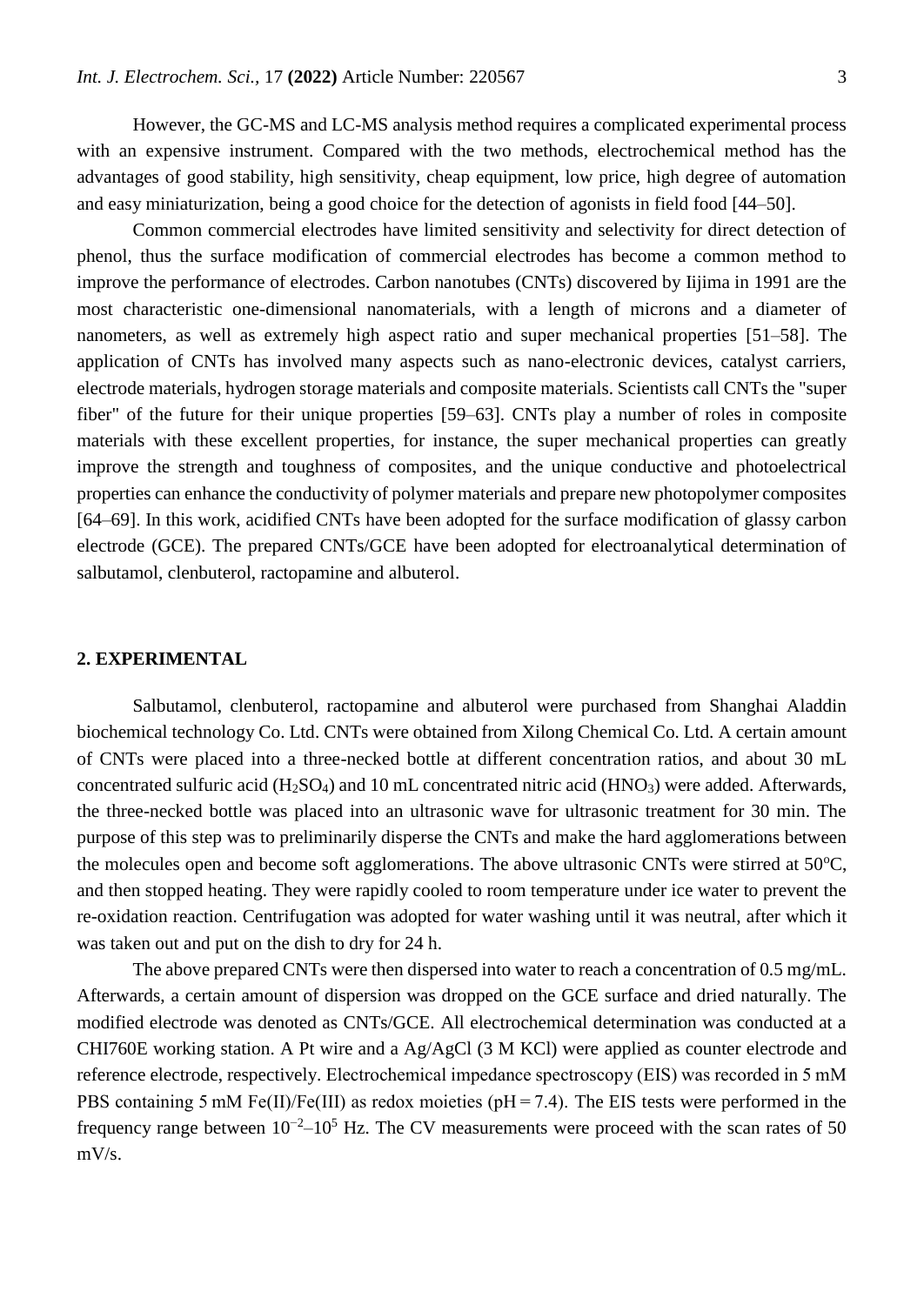#### **3. RESULTS AND DISCUSSION**

The morphology of the CNTs has been observed with SEM. As shown in Figure 1A, it can be seen that the acidified CNTs show clear aggregation. Electrochemical impedance spectroscopy (Nyquist plots) is an effective method to describe the resistance of electron transfer at electrode interfaces. It can be divided into the high-frequency region and the low-frequency region. The radii of the arc part of the high-frequency region represent the resistance of electron transfer, and the linear part of the lowfrequency region represent the resistance of material diffusion. As shown in Figure 1B, the electrochemical impedance spectrum of the bare GCE has a much larger arc in the high-frequency region, indicating that the electrode surface has a high electron transfer resistance. The electrochemical impedance spectrum of CNTs/GCE has a small arc in the high-frequency region, indicating that the acidized CNTs can significantly improve the conductivity.



Figure 1. (A) SEM image of CNTs (B) Electrochemical impedance diagram of GCE and CNTs/GCE.

In order to investigate the electrochemical behavior of different modified electrodes with the same concentration of salbutamol, clenbuterol, ractopamine and albuterol, the CV diagrams of GCE and CNTs/GCE in a solution containing 10 μM of salbutamol, clenbuterol, ractopamine and albuterol were shown in Figure 2. It can be seen that the bare GCE shows no responses towards salbutamol and clenbuterol. Small peaks can be observed for ractopamine and albuterol at 1.51 V and 0.83 V, respectively, suggesting both ractopamine and clenbuterol can be oxidized at bare GCE. In contrast, four stimulants all exhibit distinct electrochemical responses at CNTs/GCE surface. Specifically, the electrochemical oxidation of salbutamol, clenbuterol, ractopamine and albuterol are found at 1.17 V, 0.82 V, 1.22 V and 0.87 V, respectively. This enhancement can be ascribed to the high conductivity of CNTs. In addition, the acidified CNTs can provide many surface defects for triggering the electroanalytical responses when an electrochemical reaction takes place. The result of salbutamol detection is consistent with the CV results reported by Rajaji et al. [70], who proposed a novel binary nanosheets of Bi<sub>2</sub>Te<sub>3</sub>/GCN nanocomposite via facile approach for salbutamol detection. The result of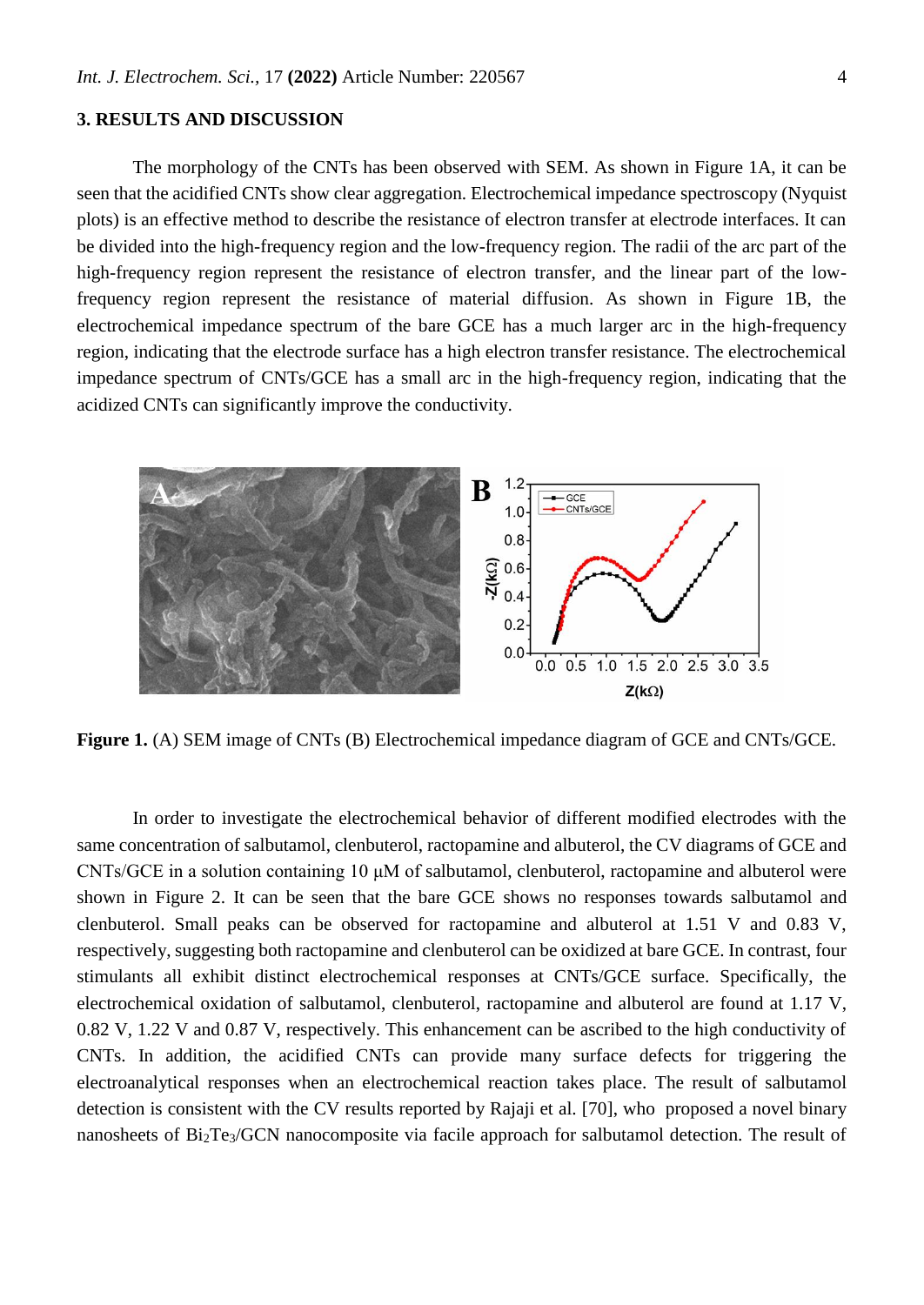ractopamine detection is interestingly consistent with the EIS results reported by Orooji et al. [71], who reported an electrochemical sensor for ractopamine detection.



**Figure 2.** Cyclic voltammetry curves of GCE and CNTs/GCE towards 10 μM of (A) salbutamol, (B) clenbuterol, (C) ractopamine and (D) albuterol.



**Figure 3.** Effect of pH condition on (A) salbutamol, (B) clenbuterol, (C) ractopamine and (D) albuterol sensing.

The experiment conditions have been optimized. Figure 3A shows the plot of the effect of pH condition on salbutamol oxidation. It can be noted that the pH of 4 shows the best sensing performance towards salbutamol oxidation, which indicates that an irreversible reaction, or an electrochemical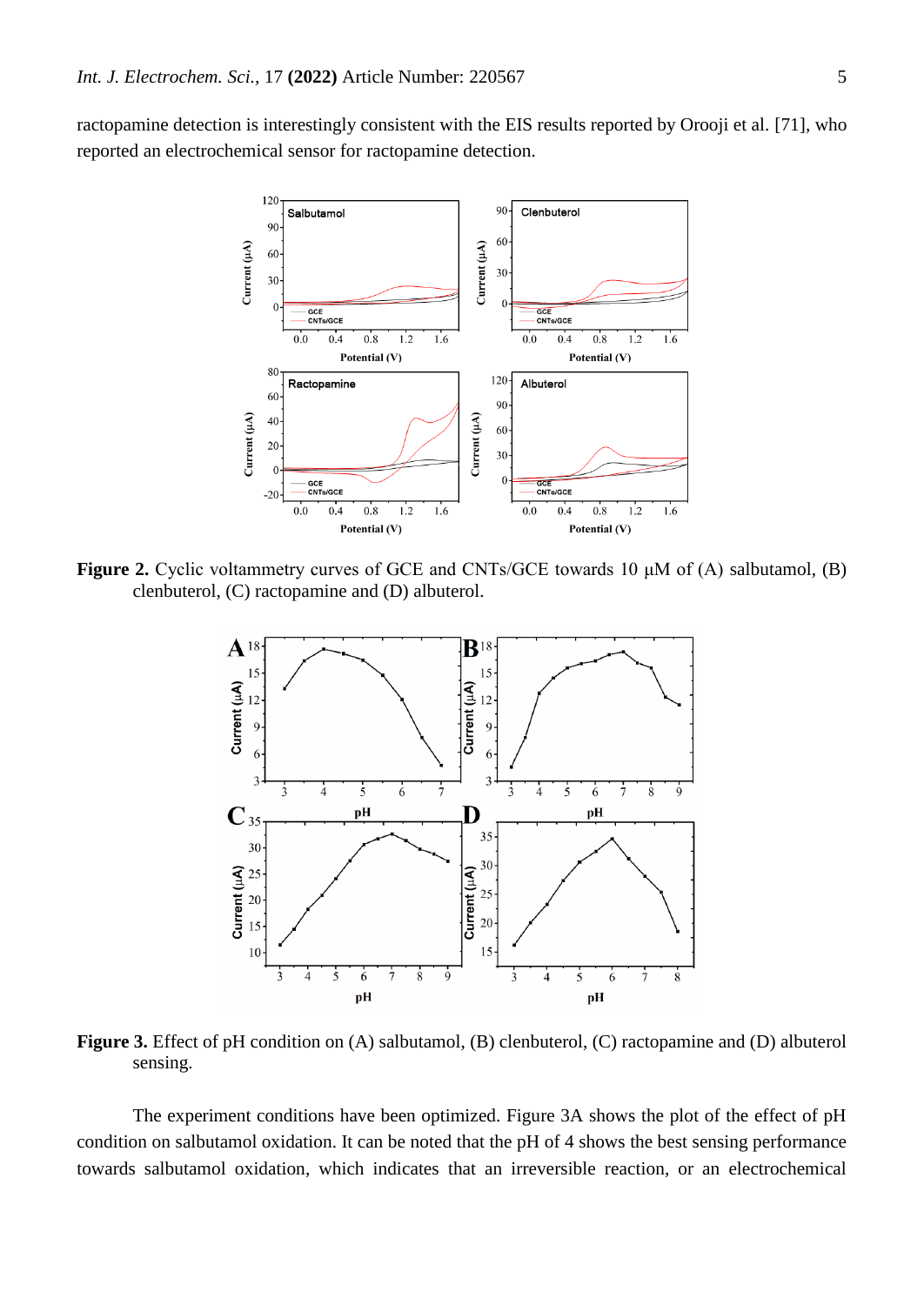reaction is followed by a chemical step [72]. Figure 3B shows the plot of the effect of pH condition on clenbuterol oxidation. It can be seen that the pH of 7 presents the best sensing performance towards clenbuterol oxidation. Figure 3C shows the plot of the effect of pH condition on ractopamine oxidation.



Figure 4. (A) I-T curves of CNTs/GCE with different amount of salbutamol added. (B) Plot of concentration of salbutamol vs. current response. (C) I-T curves of CNTs/GCE with different amount of clenbuterol added. (D) Plot of concentration of clenbuterol vs. current response. (E) I-T curves of CNTs/GCE with different amount of ractopamine added. (F) Plot of concentration of ractopamine vs. current response. (G) I-T curves of CNTs/GCE with different amount of albuterol added. (H) Plot of concentration of albuterol vs. current response.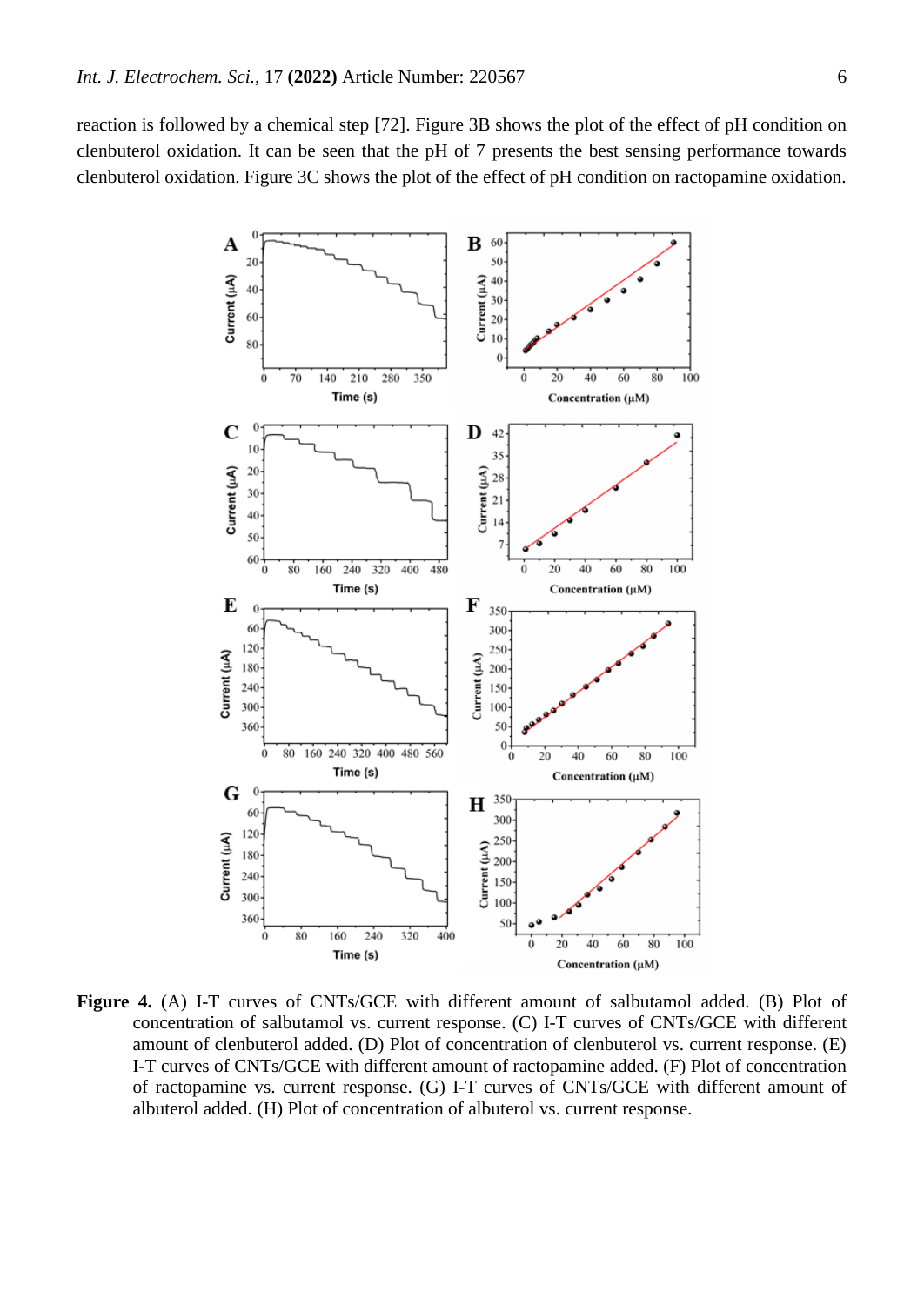It can be seen that the pH of 7 shows the best sensing performance towards ractopamine oxidation. Figure 3D reveals the plot of the effect of pH condition on albuterol oxidation. It can be noted that the pH of 6 shows the best sensing performance towards albuterol oxidation.

The analytical performance of the CNTs/GCE towards different concentration of salbutamol is shown in Figure 4A, from which it can be found that the current response increases immediately with the introduction of salbutamol solution and reaches a stable state within 3s. The relationship of current responses and salbutamol concentrations can be found in Figure 4B, which presents a linear relationship between current responses and salbutamol concentrations from 1 μM to 90 μM. A limit of detection can be calculated to be 0.35 μM based on the S/N=3. Figure 4C shows the I-T curves with the addition of different concentrations of clenbuterol. A linear relationship can be found between current responses and clenbuterol concentrations from 1 μM to 100 μM (Figure 4D). A limit of detection can be calculated to be 0.27 μM based on the S/N=3. Figure 4E shows the I-T curves with the addition of different concentrations of ractopamine. A linear relationship can be found between current responses and ractopamine concentrations from 1 μM to 0.1 mM (Figure 4F). A limit of detection can be calculated to be 0.34 μM based on the S/N=3. Figure 4G shows the I-T curves with the addition of different concentrations of ractopamine. A linear relationship can be found between current responses and ractopamine concentrations from 10 μM to 0.1 mM (Figure 4H). A limit of detection can be calculated to be 0.77μM based on the S/N=3. Table 1 shows the comparison of the sensing performance of this work with previous reports.

| <b>Sensor</b>       | <b>Linear range</b>          | <b>LOD</b>      | Reference |
|---------------------|------------------------------|-----------------|-----------|
| Salbutamol          |                              |                 |           |
| Graphene/PEDOT: PSS | 1 nM to $1.2 \mu M$          | $0.1$ nM        | $[73]$    |
| Ag/Pd               | $0.01$ to $100$ ng/mL        | $1.44$ pg/mL    | $[74]$    |
| Ag/N co-doped RGO   | $0.03 \mu M$ to 20 $\mu M$   | $7 \text{ nM}$  | $[75]$    |
| CNTs/GCE            | 1 $\mu$ M to 90 $\mu$ M      | $0.35 \mu M$    | This work |
| <b>Clenbuterol</b>  |                              |                 |           |
| $MoS2-Au-PEI-hemin$ | 31 nM to 6.39 µM             | $6.13$ nM       | $[76]$    |
| KVB-Nf (IP)/FCE     | $0.95 \mu M$ to 143 μM       | $0.75 \mu M$    | $[77]$    |
| ZnSQD@PANI          | 0.0319 nM to 31.9 nM         | $0.0175$ nM     | $[78]$    |
| CNTs/GCE            | 1 $\mu$ M to 100 $\mu$ M     | $0.27 \mu M$    | This work |
| Ractopamine         |                              |                 |           |
| <b>RGO</b>          | $25 \mu g/L$ to 1 mg/L       | 56 nM           | $[79]$    |
| Mesoporous carbon   | $0.085 \mu M$ to $8.0 \mu M$ | $60 \text{ nM}$ | [80]      |
| AuNPs/PDDA-GN       | 1 pM to 10 nM                | $0.5$ pM        | [81]      |
| CNTs/GCE            | 1 $\mu$ M to 100 $\mu$ M     | $0.34 \mu M$    | This work |
| <b>Albuterol</b>    |                              |                 |           |
| PPA/MWCNT/GCE       | 50 nM to 70 µM               | 12 nM           | $[82]$    |
| AgNP-IL-FG-NF/GCE   | 79 nM to 2.9 µM              | $17 \text{ nM}$ | $[83]$    |
| CNTs/GCE            | 1 $\mu$ M to 100 $\mu$ M     | $0.77 \mu M$    | This work |

**Table 1.** The comparison analysis of analytical methods for the determination of salbutamol, clenbuterol, ractopamine and albuterol.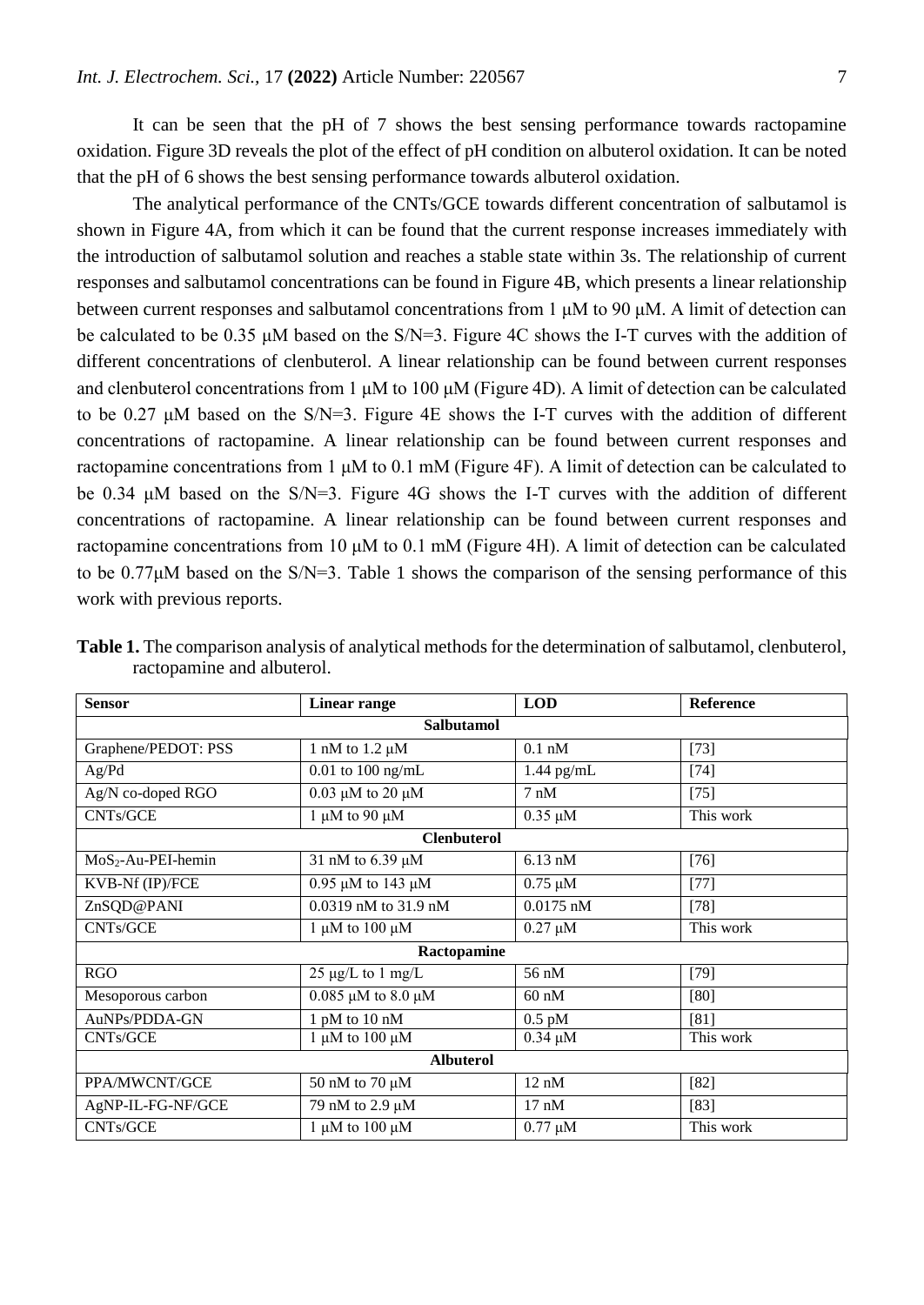#### **4. CONCLUSION**

In this study, an electrochemical sensor based on acidified CNTs modified electrode was prepared, and electrochemical detection tests of four stimulants were conducted under the three-electrode system. Acidified CNTs have excellent electrocatalytic and electrical properties, which can catalyze the oxidation of stimulants. Under the optimal conditions, the proposed sensor could linearly detect salbutamol, clenbuterol, ractopamine and albuterol.

#### **References**

- 1. A.A. Garner, A.A. Hansen, C. Baxley, M.J. Ross, *Sports Medicine*, 48 (2018) 507.
- 2. R.M. Gardner, A. Yengo-Kahn, C.M. Bonfield, G.S. Solomon, *Phys. Sportsmed.*, 45 (2017) 1.
- 3. J.B. Vipene, A.N. Amasiatu, *Research on Humanities & Social Sciences* (2015) 66.
- 4. D. Kwiatkowska, M. Wójtowicz, A. Jarek, C. Goebel, K. Chajewska, E. Turek‐Lepa, A. Pokrywka, R. Kazlauskas, *Drug Test. Anal.* , 7 (2015) 331.
- 5. A.R. Gallucci, R.J. Martin, *Addict. Behav.*, 51 (2015) 44.
- 6. C.G. Stewman, C. Liebman, L. Fink, B. Sandella, *Sports Health*, 10 (2018) 40.
- 7. A. Halim, O.E. Lamikanra, K. Sutton, *American Journal of Orthopedics*, 45 (2016) 12.
- 8. M. Papaloucas, K. Kyriazi, V. Kouloulias, *International Journal of Sports Physiology & Performance*, 10 (2015) 939.
- 9. C.W. Goforth, J.B. Kazman, *Critical Care Nurse*, 35 (2015) 52.
- 10. H. Karimi-Maleh, Y. Orooji, F. Karimi, M. Alizadeh, M. Baghayeri, J. Rouhi, S. Tajik, H. Beitollahi, S. Agarwal, V.K. Gupta, *Biosens. Bioelectron.* (2021) 113252.
- 11. H. Karimi-Maleh, A. Khataee, F. Karimi, M. Baghayeri, L. Fu, J. Rouhi, C. Karaman, O. Karaman, R. Boukherroub, *Chemosphere* (2021) 132928.
- 12. H. Karimi-Maleh, F. Karimi, L. Fu, A.L. Sanati, M. Alizadeh, C. Karaman, Y. Orooji, *J. Hazard. Mater.*, 423 (2022) 127058.
- 13. H. Karimi-Maleh, M. Alizadeh, Y. Orooji, F. Karimi, M. Baghayeri, J. Rouhi, S. Tajik, H. Beitollahi, S. Agarwal, V.K. Gupta, S. Rajendran, S. Rostamnia, L. Fu, F. Saberi-Movahed, S. Malekmohammadi, *Ind. Eng. Chem. Res.*, 60 (2021) 816.
- 14. H. Karimi-Maleh, A. Ayati, S. Ghanbari, Y. Orooji, B. Tanhaei, F. Karimi, M. Alizadeh, J. Rouhi, L. Fu, M. Sillanpää, *J. Mol. Liq.*, 329 (2021) 115062.
- 15. H. Karimi-Maleh, A. Ayati, R. Davoodi, B. Tanhaei, F. Karimi, S. Malekmohammadi, Y. Orooji, L. Fu, M. Sillanpää, *J. Cleaner Prod.*, 291 (2021) 125880.
- 16. G. Colla, L. Hoagland, M. Ruzzi, M. Cardarelli, P. Bonini, R. Canaguier, Y. Rouphael, *Front. Plant Sci.*, 8 (2017) 2202.
- 17. L.L. Weyandt, D.R. Oster, M.E. Marraccini, B.G. Gudmundsdottir, B.A. Munro, E.S. Rathkey, A. Mccallum, *Exp. Clin. Psychopharmacol.*, 24 (2016) 400.
- 18. H.S.S. Sharma, C. Selby, E. Carmichael, C. Mcroberts, J.R. Rao, P. Ambrosino, M. Chiurazzi, M. Pucci, T. Martin, *Chemical & Biological Technologies in Agriculture*, 3 (2016) 13.
- 19. C. Davis, R.D. Levitan, A.S. Kaplan, J.C. Carter-Major, J.L. Kennedy, *International Journal of Eating Disorders*, 49 (2016) 473.
- 20. D.I. Brierley, S. James, D. Marnie, B.J. Whalley, C.M. Williams, *Psychopharmacology*, 233 (2016) 3603.
- 21. Y. Pei, A. Asif-Malik, M. Hoener, J.J. Canales, *Addict. Biol.*, 22 (2017) 17.
- 22. J. Mooney, S.M. Rawls, *Behav. Pharmacol.*, 28 (2017) 405.
- 23. R. Garcia, A.R. Cotter, K. Leslie, M.F. Olive, J.L. Neisewander, *Int. J. Neuropsychopharmacol.*, 20 (2017) 644.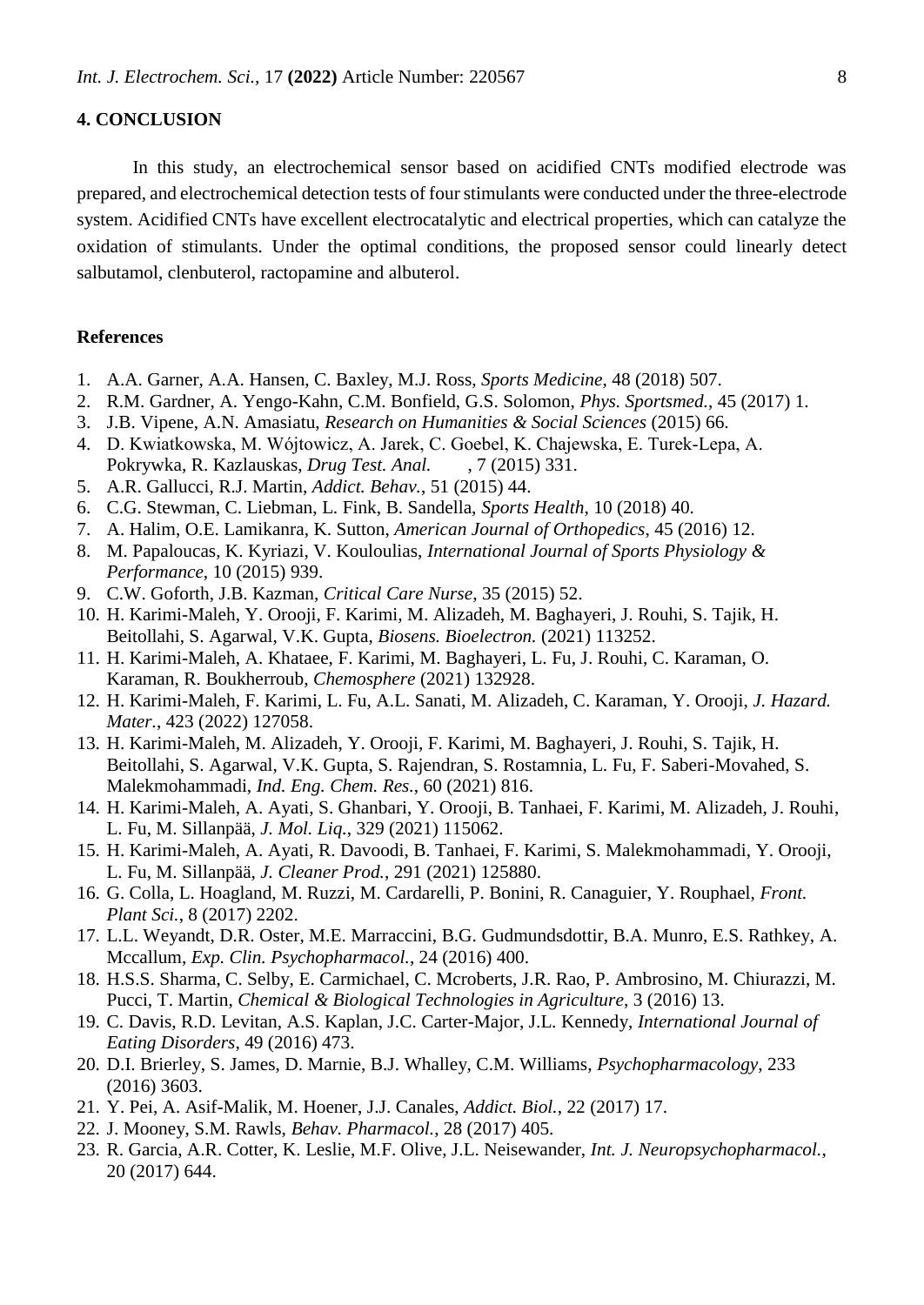- 24. L.F. Berro, D.M. Perez, E. Maltbie, L.L. Howell, *Psychopharmacology*, 234 (2017) 2607.
- 25. S. Darke, M. Farrell, *Addiction*, 111 (2016) 767.
- 26. C. Brabant, Y. Charlier, M.E.S. Navacerrada, L. Alleva, E. Tirelli, *Eur. J. Pharmacol.*, 791 (2016) 552.
- 27. P. Bäckström, T.J. Etelälahti, P. Hyytiä, *Addict. Biol.*, 16 (2015) 55.
- 28. Q. Shen, Y. Deng, R. Ciccocioppo, N. Cannella, *Front. Psychiatry*, 8 (2017) 234.
- 29. T. Kurita, S. Kawashima, K. Morita, Y. Nakajima, *Neurocritical Care*, 27 (2017) 1.
- 30. J.D. Lewicky, M. Ulanova, Z. Jiang, *Chemistryselect*, 1 (2016) 906.
- 31. T.F. Newton, C.N. Haile, M.J. Rd, R. Shah, C.D. Verrico, D.L.G.R. Nd, T.R. Kosten, *Psychiatry Res.*, 230 (2015) 44.
- 32. M. Jenda, K. Gawel, M. Marszalek, L. Komsta, J.H. Kotlinska, *Progress in Neuropsychopharmacology & Biological Psychiatry*, 57 (2015) 166.
- 33. M.M. Di, B. Gronier, *Psychopharmacology*, 232 (2015) 2191.
- 34. K.A. Alsenedi, C. Morrison, *Anal. Methods*, 10 (2018) 117.
- 35. T. Mikuma, Y.T. Iwata, H. Miyaguchi, K. Kuwayama, K. Tsujikawa, T. Kanamori, H. Inoue, *Forensic Sci. Int.*, 249 (2015) 59.
- 36. B.D. Ahrens, Y. Kucherova, A.W. Butch, *Methods Mol. Biol.*, 1383 (2016) 247.
- 37. G.A. Mcmillin, S.J. Marin, K.L. Johnsondavis, B.G. Lawlor, F.G. Strathmann, *Am. J. Clin. Pathol.*, 143 (2015) 234.
- 38. M. Concheiro, M. Castaneto, R. Kronstrand, M.A. Huestis, *J. Chromatogr. A*, 1397 (2015) 32.
- 39. R.A. Clare, D.S. Davies, T.A. Baillie, *Biomedical Mass Spectrometry*, 6 (1979) 31.
- 40. L. Wang, Y.-Q. Li, Y.-K. Zhou, Y. Yang, *Chromatographia*, 71 (2010) 737.
- 41. W. Blanchflower, D. Kennedy, *Biomedical & Environmental Mass Spectrometry*, 18 (1989) 935.
- 42. P. Kootstra, C. Kuijpers, K. Wubs, D. Van Doorn, S. Sterk, L. Van Ginkel, R. Stephany, *Anal. Chim. Acta*, 529 (2005) 75.
- 43. F. Sai, M. Hong, Z. Yunfeng, C. Huijing, W. Yongning, *J. Agric. Food. Chem.*, 60 (2012) 1898.
- 44. Y. Zheng, D. Wang, X. Li, Z. Wang, Q. Zhou, L. Fu, Y. Yin, D. Creech, *Biosensors*, 11 (2021) 403.
- 45. D. Wang, D. Li, L. Fu, Y. Zheng, Y. Gu, F. Chen, S. Zhao, *Sensors*, 21 (2021) 8216.
- 46. L. Fu, A. Yu, G. Lai, *Chemosensors*, 9 (2021) 282.
- 47. B. Fan, Q. Wang, W. Wu, Q. Zhou, D. Li, Z. Xu, L. Fu, J. Zhu, H. Karimi-Maleh, C.-T. Lin, *Biosensors*, 11 (2021) 155.
- 48. L. Fu, S. Mao, F. Chen, S. Zhao, W. Su, G. Lai, A. Yu, C.-T. Lin, *Chemosphere*, 297 (2022) 134127.
- 49. L. Fu, Y. Zheng, A. Wang, P. Zhang, S. Ding, W. Wu, Q. Zhou, F. Chen, S. Zhao, *J. Herb. Med.*, 30 (2021) 100512.
- 50. H. Shi, L. Fu, F. Chen, S. Zhao, G. Lai, *Environ. Res.*, 209 (2022) 112747.
- 51. D. Dietzel, M. Faucher, A. Iaia, J.P. Aimé, S. Marsaudon, A.M. Bonnot, V. Bouchiat, G. Couturier, *Nanotechnology*, 16 (2017) S73.
- 52. Ma, Chunyin, Zhong, Yawen, L.I. Jian, Chen, Caikang, Gong, Jianliang, Xie, *Chem. Mater.*, 22 (2017) 2367.
- 53. C. Qiu, Z. Zhang, M. Xiao, Y. Yang, D. Zhong, L.M. Peng, *Science*, 355 (2017) 271.
- 54. S. Sapmaz, P. Jarillo-Herrero, Ya.M. Blanter, C. Dekker, H.S.J.V.D. Zant, *Phys. Rev. Lett.*, 96 (2017) 026801.
- 55. M. Sianipar, S.H. Kim, Khoiruddin, F. Iskandar, I.G. Wenten, *RSC Adv.*, 7 (2017) 51175–51198.
- 56. L. Fu, A. Wang, W. Su, Y. Zheng, Z. Liu, *Ionics*, 24 (2018) 2821.
- 57. L. Fu, A. Wang, F. Lyv, G. Lai, H. Zhang, J. Yu, C.-T. Lin, A. Yu, W. Su, *Bioelectrochemistry*, 121 (2018) 7.
- 58. L. Fu, A. Wang, F. Lyu, G. Lai, J. Yu, C.-T. Lin, Z. Liu, A. Yu, W. Su, *Sens. Actuators, B*, 262 (2018) 326.